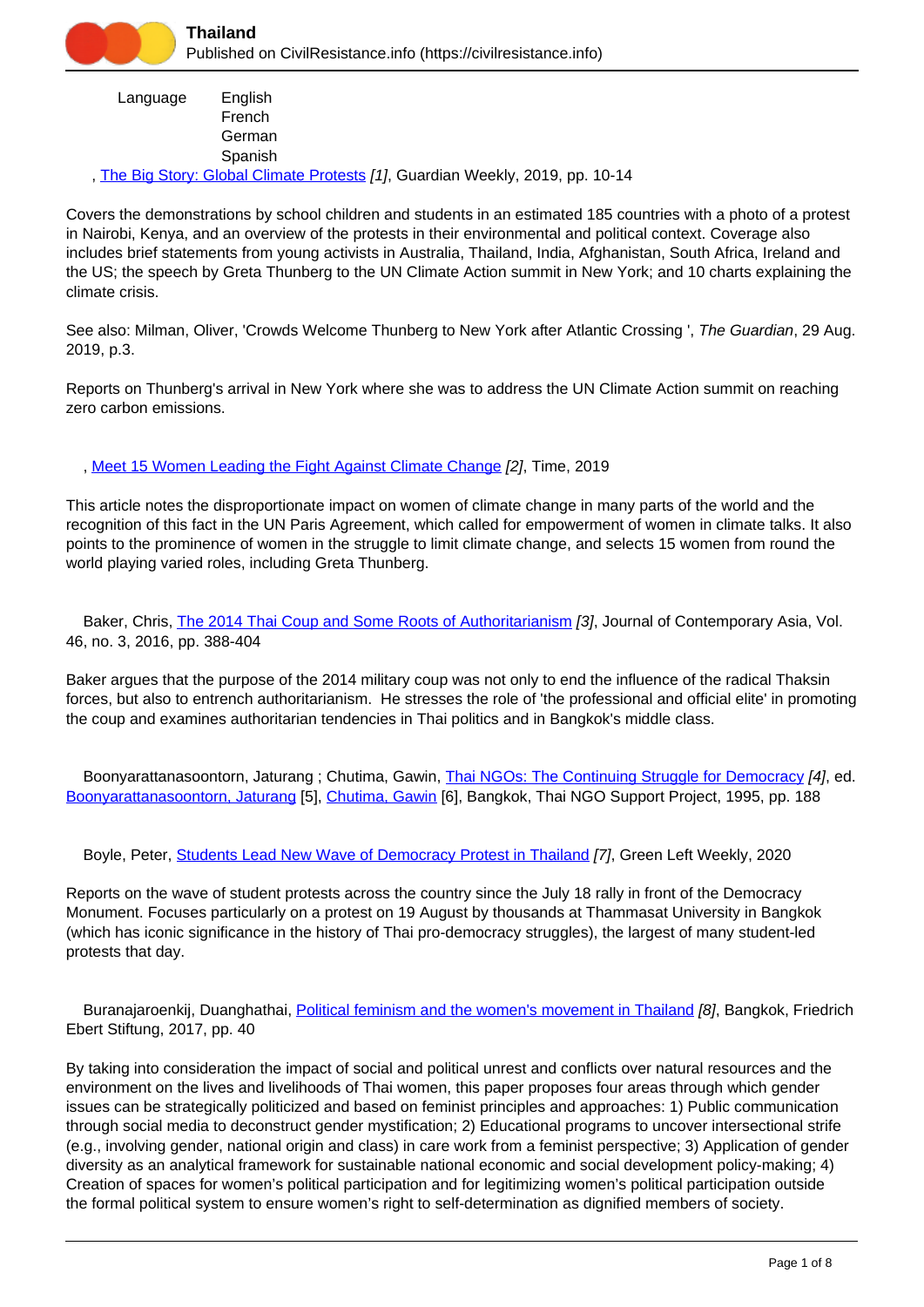

 Callahan, William A., [Imagining Democracy: Reading 'The Events of May' in Thailand](https://civilresistance.info/biblio-item/1998/imagining-democracy-reading-events-may-thailand) [9], Singapore and London, Institute of Southeast Asian Studies, 1998, pp. 199

Chaiwat, Satha-Anand, *Imagery in the 1992 nonviolent uprising in Thailand [10]*, In Zunes; Kurtz; Asher, [Nonviolent Social Movements: A Geographical Perspective](https://civilresistance.info/biblio-item/1999/nonviolent-social-movements-geographical-perspective) [11] [\(A. 1.b. Strategic Theory, Dynamics, Methods and](https://civilresistance.info/section/introduction-nonviolent-action/1-theory-methods-and-examples/1b-strategic-theory-dynamics) [Movements](https://civilresistance.info/section/introduction-nonviolent-action/1-theory-methods-and-examples/1b-strategic-theory-dynamics) [12]), Oxford, Blackwell, pp. 158-173

 Chambers, Paul, [Book Review: Divided over Thaksin: Thailand's Coup and Problematic Transition](https://civilresistance.info/biblio-item/2010/book-review-divided-over-thaksin-thailands-coup-and-problematic-transition) [13], Journal of Current Southeast Asian Affairs, 2010

This review provides a useful overview of the deep divisions in Thai politics between the supporters of the radical populist Thaksin and the strongly opposed conservative royalist groups, leading to the 2006 coup and conflict between the 'Red Shirts' and 'Yellow Shirts'.

See also: Funston, John, ed., Divided Over Thaksin: Thailand's Coup and Problematic Transition, Singapore, Silkworm Books, 2009, pp. 203.

The book grew out of seminars on Thai politics at the Australian National University in 2006 and 2007; it has six chapters on the 2006 coup and constitutional issues arising, four on the sources of the growing radicalism in the rural and Muslim south of the country, and three on economic issues.

Eckersley, Jo, *[King and Country](https://civilresistance.info/biblio-item/2015/king-and-country) [14]*, New Internationalist, 2015, pp. 38-40

The article draws on interviews with Thai citizens to discuss why, a year after the May 2014 military coup, there were no protests in a country known for its activism on the streets. It outlines the extent of strict censorship and the draconian sentences, which could be imposed for insulting the king, and stresses the links between the 87 years old monarch and the military, dating back to a coup in 1957. Eckersley also looks back to the 2006 military coup against the Thaksin government and the violent suppression of Thaksin supporters in 2010, but suggests the death of the reigning monarch could precipitate change and expose the state as a 'naked military dictatorship'.

 Elinoff, Eli, [Subjects of Politics: Between Democracy and Dictatorship in Thailand](https://civilresistance.info/biblio-item/2019/subjects-politics-between-democracy-and-dictatorship-thailand) [15], Anthropological Theory, Vol. 19, no. 1, 2019, pp. 143-149

An anthropological approach to explaining why the Thai military has tried to 'silence' politics, focusing on the emergence of the poor as political actors and the fears generated by this development. The article is based on research into squatter settlements on railway tracks in the provincial capital Khon Kaen demanding land rights (with support from NGO activists), between 2007 and 2017.

 Feigenbaum, Anna ; Frenzl, Fabian ; McCurdy, Patrick, [Protest Camps](https://civilresistance.info/biblio-item/2013/protest-camps) [16], ed. [Edwards, Michael](https://civilresistance.info/author/1158) [17], [Gaventa,](https://civilresistance.info/author/1159) [John](https://civilresistance.info/author/1159) [18], London, Zed Press, 2013, pp. 272

Examines protest camps as key tactic of movements from Tahrir Square to Occupy Wall Street; includes Red Shirts in Thailand and teachers in Oaxaca.

Gaber, Katrina, [Contesting the Thai Hyper-Royalist Nationalist Imaginary through Infrapolitical Everyday](https://civilresistance.info/biblio-item/contesting-thai-hyper-royalist-nationalist-imaginary-through-infrapolitical-everyday) [Resistance Online](https://civilresistance.info/biblio-item/contesting-thai-hyper-royalist-nationalist-imaginary-through-infrapolitical-everyday) [19], The International Journal of Conflict and Reconciliation, 0

This article focuses on the internet, not as a tool for mobilizing open protest, but enabling 'covert, individual, nonohrganized' resistance in a repressive context.

Haberkorn, Tyrell, [In Bangkok: Remembering the Tak Bai Massacre](https://civilresistance.info/biblio-item/2009/bangkok-remembering-tak-bai-massacre) [20], OpenDemocracy, 2009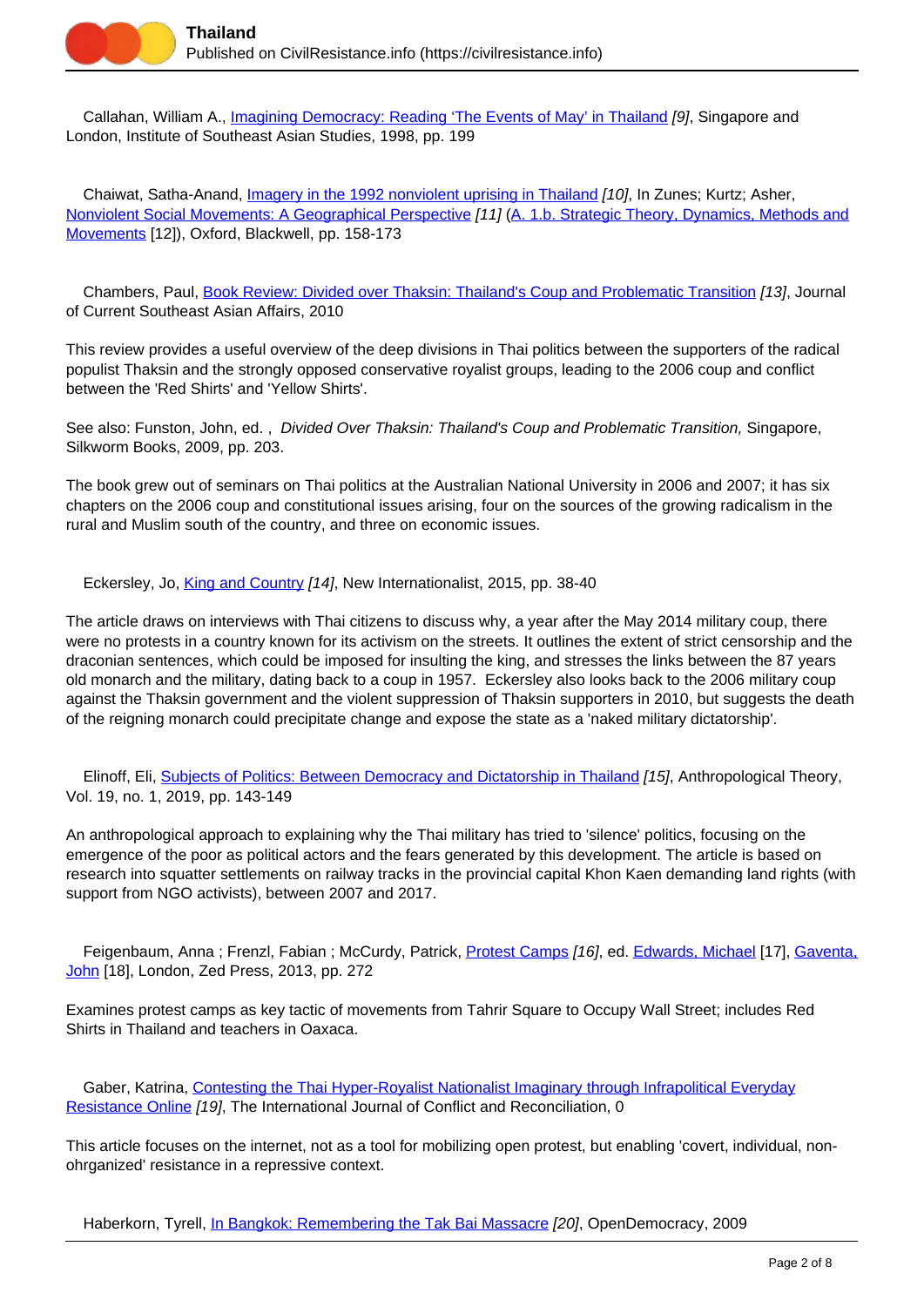

Haberkorn recalls a massacre of peaceful protesters in the Muslim-majority south in October 2004 after a declaration of martial law. He argues the failure of the state and courts to hold any official accountable for 78 deaths demonstrates the country's 'deepening crisis' in which the International Crisis Group reported (22 June 2009) over, 3,400 people had died.

Haberkorn, Tyrell, [The Anniversary of a Massacre and the Death of a Monarch](https://civilresistance.info/biblio-item/2017/anniversary-massacre-and-death-monarch) [21], Journal of Asian Studies, Vol. 76, no. 2, 2017, pp. 269-281

Haberkorn begins by describing a photographic exhibition at Thammasat university of the massacre of students there in October 1976 in connection with a military coup. The exhibition in October 2016, which commemorated the fortieth anniversary of that tragedy, had particular resonance in the context of the 2014 military coup and the death of the king after 70 years on the throne in 2016.

Hewison, Kevin, [Political Change in Thailand: Democracy and Participation](https://civilresistance.info/biblio-item/1997/political-change-thailand-democracy-and-participation) [22], ed. [Hewison, Kevin](https://civilresistance.info/author/842) [23], London, Routledge, 1997, pp. 301

An overview of society and politics in Thailand. The Introduction briefly discusses the background to May 1992. Andrew Brown, 'Locating Working Class Power' (pp. 163-78), challenges the mainstream interpretation of May 1992 as an expression of the increased power of the middle class and civil society groups, which demonstrated the absence of working class power, suggesting commentators have an over-simplified model of united working class action.

Hewison, Kevin, *A Book, the King and the 2006 Coup [24]*, Journal of Contemporary Asia, Vol. 38, no. 1, 2008, pp. 190-211

Hewison assesses a biography of King Bhumibol Adulyadej, which the palace tried to suppress, and which examines the king's role in Thai politics and in the moves to suppress Thaksin.

See also: Handley, Paul, The King Never Smiles: A Biography of Thailand's Bhumibal Adulyade, New Haven Conn, Yale University Press, 2006.

 Hirsch, Philip, [The Politics of Environment: Opposition and Legitimacy](https://civilresistance.info/biblio-item/1997/politics-environment-opposition-and-legitimacy) [25], In Hewison, [Political Change in](https://civilresistance.info/biblio-item/1997/political-change-thailand-democracy-and-participation) [Thailand: Democracy and Participation](https://civilresistance.info/biblio-item/1997/political-change-thailand-democracy-and-participation) [22] ([E. II.10.a. Demanding Democracy 1973 and 1992](https://civilresistance.info/section/e-resisting-oppressive-dictatorial-military-or-authoritarian-rule/e-ii-asia-and-20) [26]), London, Routledge, pp. 179-194

Examines growing significance of environmental movement in Thailand since the success in stopping proposed dam in 1988.

Jumbala, Prudhisan ; Mitprasat, Maneerat, [Non-governmental Development Organisations: Empowerment and](https://civilresistance.info/biblio-item/1997/non-governmental-development-organisations-empowerment-and-environment) [the Environment](https://civilresistance.info/biblio-item/1997/non-governmental-development-organisations-empowerment-and-environment) [27], In Hewison, [Political Change in Thailand: Democracy and Participation](https://civilresistance.info/biblio-item/1997/political-change-thailand-democracy-and-participation) [22] [\(E. II.10.a.](https://civilresistance.info/section/e-resisting-oppressive-dictatorial-military-or-authoritarian-rule/e-ii-asia-and-20) [Demanding Democracy 1973 and 1992](https://civilresistance.info/section/e-resisting-oppressive-dictatorial-military-or-authoritarian-rule/e-ii-asia-and-20) [26]), London, Routledge, pp. 195-216

Analysis of two case studies in Thailand: the Raindrops Association encouraging villagers to resuscitate the natural environment; and the opposition to planned Kaeng Krung Dam.

Kasian, Tejapira, [Toppling Thaksin](https://civilresistance.info/biblio-item/2006/toppling-thaksin) [28], New Left Review, no. 39 (May/June), 2006, pp. 5-37

Analyses social and political context and mounting opposition up to April 2006.

Lertchoosakul, Kanokrat, [The White Ribbon Movement: High School Students in the 2020 Thai Youth Protests](https://civilresistance.info/biblio-item/2021/white-ribbon-movement-high-school-students-2020-thai-youth-protests) [29], Critical Asian Studies, Vol. 53, no. 2, 2021, pp. 206-218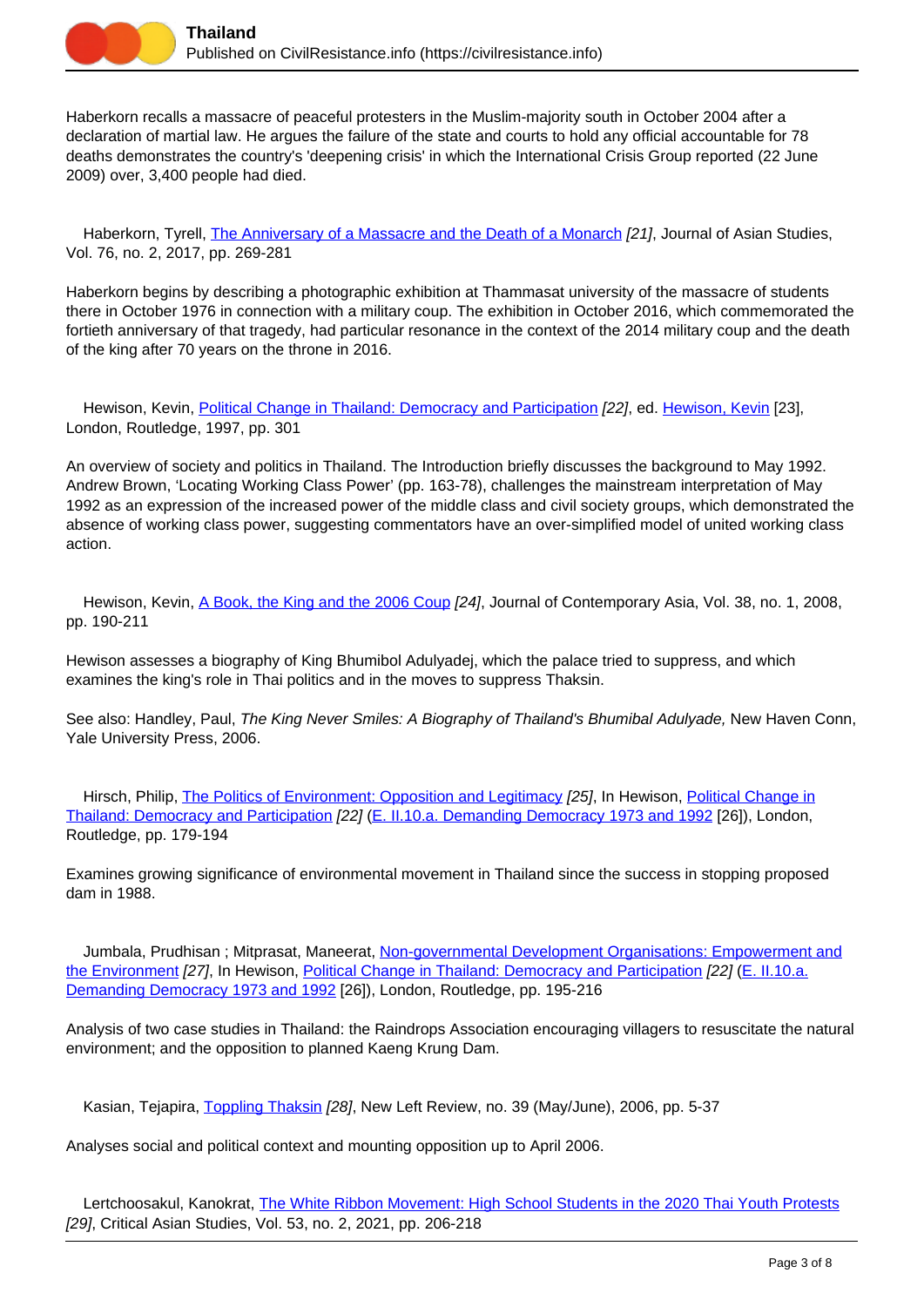

The article draws on interviews with 150 university and 150school students, focus groups and observation of 16 protests to ascertain why high school students joined the demonstrations. The author concludes that they were rebelling both against conservative, authoritarian and repressive educational systems, and against political institutions - especially the monarchy.

Ockey, James, [Thailand in 2020: Politics, Protests and a Pandemic](https://civilresistance.info/biblio-item/2021/thailand-2020-politics-protests-and-pandemic) [30], Asian Survey, Vol. 61, no. 1, 2021, pp. 115-122

Ockey notes that the Covid pandemic interrupted student-led protests for constitutional reform. When they resumed students demanded not only constitutional amendments already being considered by parliament, but the resignation of the prime minister, dissolution of parliament and reform of the monarchy. He notes fears of violence between students and royalists or security forces.

 Ockley, James, [Weapons of the Urban Weak: Democracy and Resistance to Eviction in Bangkok Slum](https://civilresistance.info/biblio-item/1997/weapons-urban-weak-democracy-and-resistance-eviction-bangkok-slum-communities) [Communities](https://civilresistance.info/biblio-item/1997/weapons-urban-weak-democracy-and-resistance-eviction-bangkok-slum-communities) [31], Sojourn, Vol. 12, no. 1, 1997, pp. 1-25

Paisal, Sridharadhanya, [Catalyst for Change: Uprising in May](https://civilresistance.info/biblio-item/1992/catalyst-change-uprising-may) [32], ed. [Paisal, Sridharadhanya](https://civilresistance.info/author/843) [33], Bangkok, Post Publishing, 1992, pp. 116

Paribhatra, Sukhumbhand, [State and society in Thailand: How fragile the democracy?](https://civilresistance.info/biblio-item/1993/state-and-society-thailand-how-fragile-democracy) [34], Asian Survey, Vol. 33, no. (September), 1993, pp. 879-893

Phasuk, Sunai, *[Thailand's 'Bad Students' are Rising Up for Democracy and Change](https://civilresistance.info/biblio-item/2020/thailands-bad-students-are-rising-democracy-and-change) [35]*, Human Rights Watch, 2020

Report on student-led pro-democracy protests in Bangkok and at least 20 other provinces, calling for new elections, a new Constitution and reduction in the dominant role of the Thai monarchy.

See also: '#WhatsHappeningInThailand: 10 things you need to know', Amnesty International, 6 November 2020.

[https://amnesty.org/en/latest/news/2020/11/whats-happening-thailand-10-t...](https://amnesty.org/en/latest/news/2020/11/whats-happening-thailand-10-things) [36]

See also: Selway, Joel, 'Thailand's National Moment: Protests in a Continuing Battle Over Nationalism, Brookings, 2 November, 2020.

[https://www.brookings.edu/nlog/order-from-chaos/2020/11/02/thailands-nat...](https://www.brookings.edu/nlog/order-from-chaos/2020/11/02/thailands-national-moment-protests-in-a-continuing-battle-over-nationalism/) [37]

 Phoborisut, Penchan, [Thai Youth's Struggle for Democracy may Fizzle but Political Contention Continues](https://civilresistance.info/biblio-item/2021/thai-youths-struggle-democracy-may-fizzle-political-contention-continues) [38], East Asian Forum Quarterly, Vol. 13, no. 2, 2021, pp. 21-24

Almost a year after protests began, the author reports on the detention of political activists, but also the evolution of decentralized networked forms of communication to promote mobilization against the Thai establishment.

Pongsudhirak, Thitinan, [Thailand since the Coup](https://civilresistance.info/biblio-item/2008/thailand-coup) [39], Journal of Democracy, Vol. 19, no. 4 (October), 2008, pp. 140-153

Samudavanija, Chai-Anan, [Thailand](https://civilresistance.info/biblio-item/1989/thailand) [40], In Altbach, Philip G., [Student Political Activism: An International](https://civilresistance.info/biblio-item/1989/student-political-activism-international-reference-handbook) [Reference Handbook](https://civilresistance.info/biblio-item/1989/student-political-activism-international-reference-handbook) [41] Westport CT, Greenwood Press, , 1989, pp. 519, pp. 185-196

Covers student activism in the 1960s and 1970s.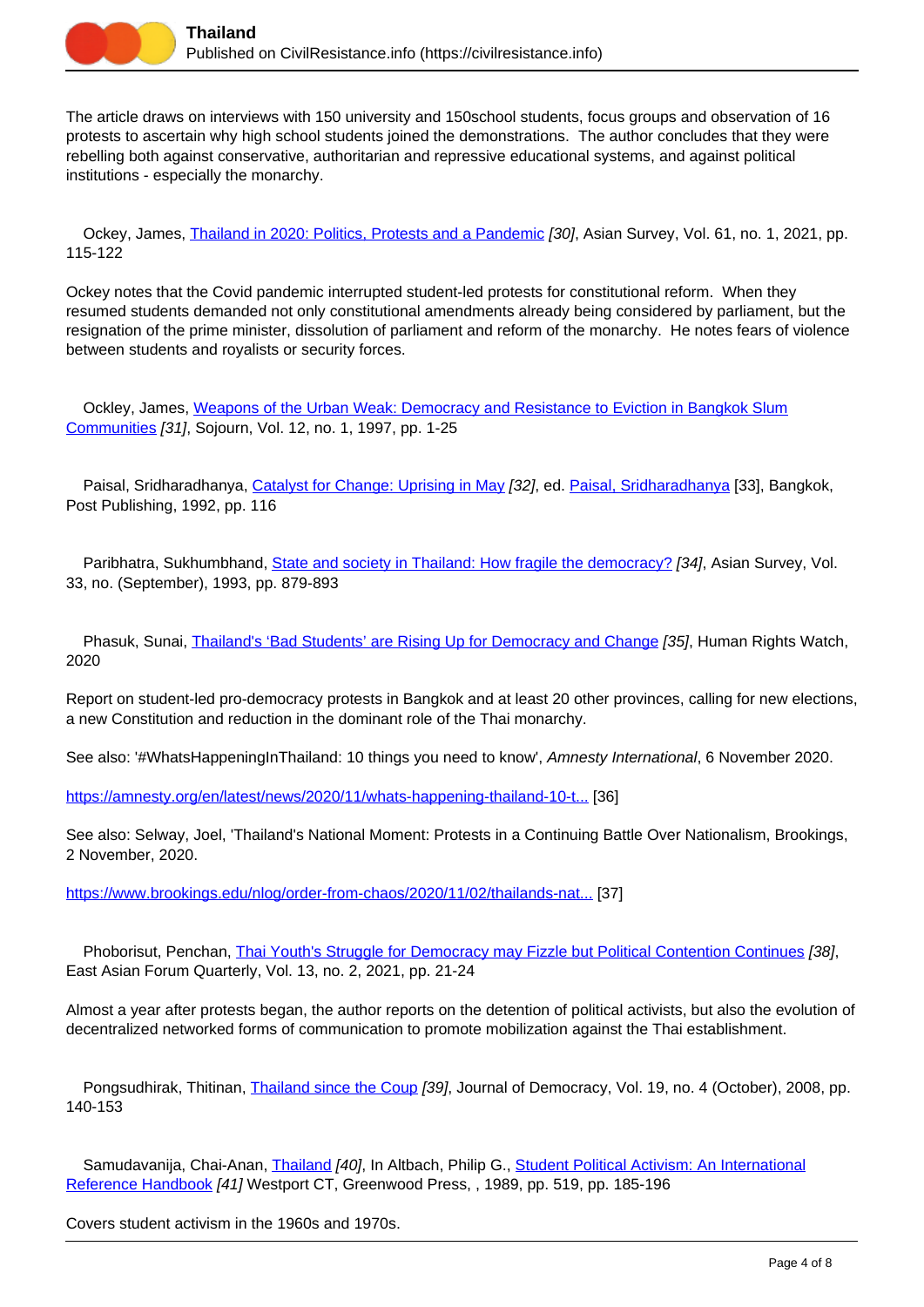

 Schock, Kurt, [Unarmed Insurrections: People Power Movements in Nondemocracies](https://civilresistance.info/biblio-item/2005/unarmed-insurrections-people-power-movements-nondemocracies) [42], Minneapolis, University of Minnesota Press, 2005, pp. 228

Seeks to address the lack of explicitly comparative analysis of how nonviolent methods promote political transformation. Examines success of the anti-apartheid movement in South Africa (1983-90), and pro-democracy movements in the Philippines (1983-86), Nepal (1990) and Thailand (1991-92), and explores failure of such as movements in China (1989) and Burma (1988). Lists major actions in each movement. Includes analysis and criticism of 'consent' theory of power.

Translations: [Spanish](https://civilresistance.info/biblio-item/2008/insurrecciones-no-armadas) [43]

Schock, Kurt, [People Power and Alternative Politics](https://civilresistance.info/biblio-item/2008/people-power-and-alternative-politics) [44], ed. [Barnell, Peter](https://civilresistance.info/author/1284) [45], [Randall, Vicky](https://civilresistance.info/author/1285) [46], In Barnell, Peter ; Randall, Vicky, [Politics in the Developing World](https://civilresistance.info/biblio-item/2008/politics-developing-world) [47] Oxford, Oxford University Press, , 2008, pp. 496, pp. 186-207

Pays special attention to Ekta Parishad (an Indian land rights organization), the Assembly of the Poor in Thailand and MST in Brazil.

Searight, Amy, [Thailand's First Elections Since Its 2014 Coup](https://civilresistance.info/biblio-item/2019/thailands-first-elections-its-2014-coup) [48], Center for Strategic and International Studies, 2019

An analysis by a bipartisan US policy research institute of the forthcoming March 24 2019 elections, including the junta's rules governing them and the parties participating.

See also: Hannah Ellis Petersen, 'Junta Finds New Ways to Win an Old Game', Guardian Weekly, 21 December 2018, p.21.

See also: 'Final Election Results Leave Thailand Divided', The Diplomat, May 2019, pp.5.

[https://thediplomat.com/2019/05/thai-final-election-results-leave-thaila...](https://thediplomat.com/2019/05/thai-final-election-results-leave-thailand-divided/) [49]

Sharp, Gene, [Waging Nonviolent Struggle: 20th Century Practice and 21st Century Potential](https://civilresistance.info/biblio-item/2005/waging-nonviolent-struggle-20th-century-practice-and-21st-century-potential) [50], Boston, Porter Sargent, 2005, pp. 598

An abbreviated and slightly modified version of Sharp's general argument in The Politics of Nonviolent Action. Includes 23 brief case studies of campaigns from the Russian Revolution of 1905 to the Serbian people power of 2000 (some written by Sharp's collaborators: Joshua Paulson, Christopher A. Miller and Hardy Merriman).

Sinpeng, Aim, [Hashtag Activism: Social Media and the #FreeYouth Protests in Thailand](https://civilresistance.info/biblio-item/2021/hashtag-activism-social-media-and-freeyouth-protests-thailand) [51], Critical Asian Studies, Vol. 53, no. 2, 2021, pp. 192-205

The 2020 protests were the first major pro-democracy demonstrations in Thailand mediated on Twitter. This article examines how activists used hash tags in the early phase of the movement, and argues that they developed collective narratives and spread information, rather than using Twitter to organize protests. The focus within the #FreeYouth campaign was on criticism of the government and calls for democracy, creating a 'pro-democracy collective action framework'.

Sivaraksa, Sulak, [Loyalty Demands Dissent: Autobiography of a Socially Engaged Buddhist](https://civilresistance.info/biblio-item/1998/loyalty-demands-dissent-autobiography-socially-engaged-buddhist) [52], Berkeley CA, Parallax Press, 1998, pp. 248

Sivaraska (an 'engaged' Buddhist) is a prominent social critic, who dared to compare the military to 'termites'. Edits the journal Seeds of Peace, which comments on problems in the region.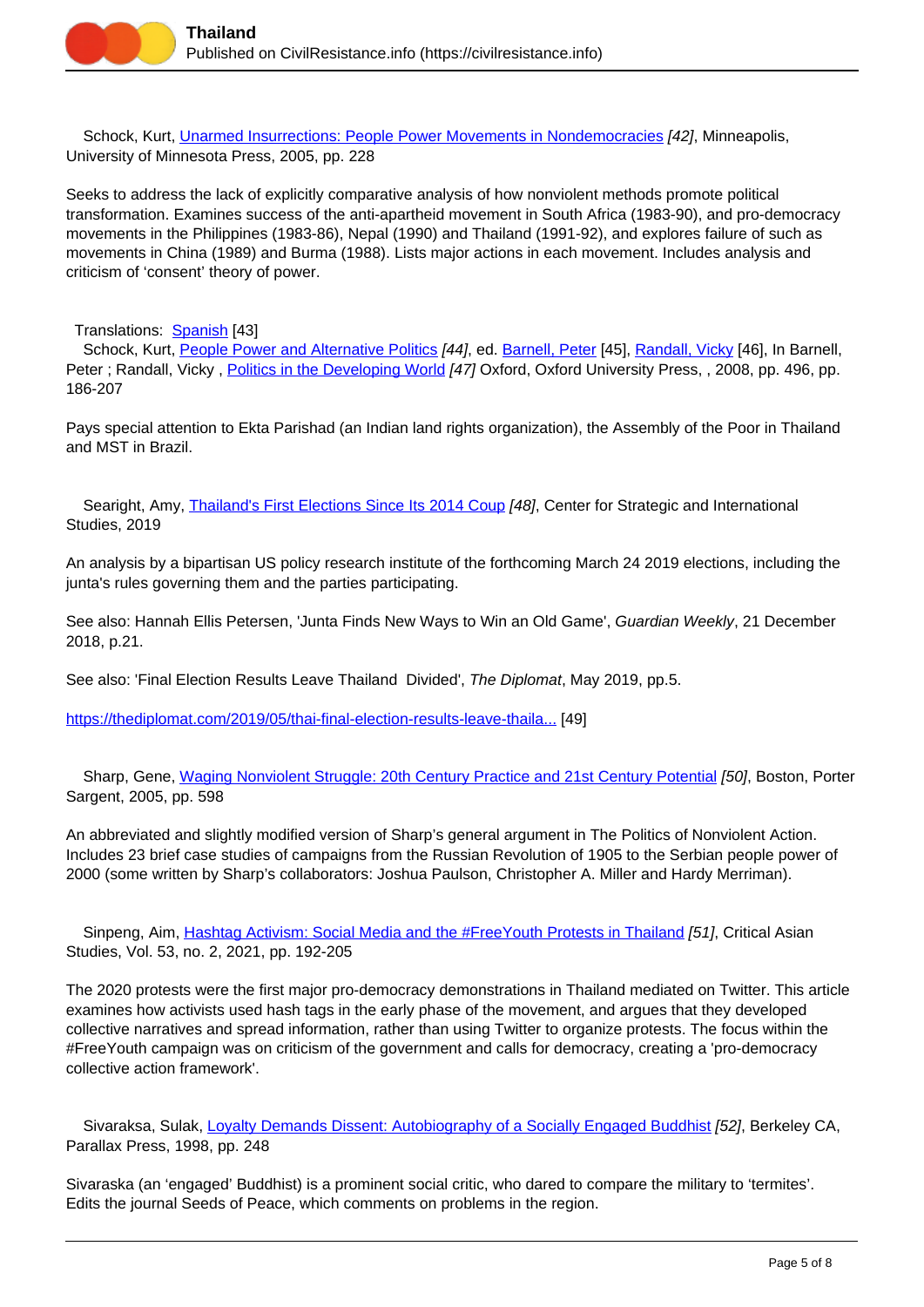

 Sopranzetti, Claudio, [Thailand's Relapse: the Implications of the May 2014 Coup](https://civilresistance.info/biblio-item/2016/thailands-relapse-implications-may-2014-coup) [53], Journal of Asian Studies, Vol. 75, no. 2, 2016, pp. 299-316

The author notes that at first the May 2014 coup looked like a re-run of earlier coups which resulted in short term military rule and an interim government, but the strength of repression and reorganization of power soon indicated a more major shift towards permanent authoritarianism based on new class alliances. He explores how this new phase has its roots in the earlier development of Thai politics in the 20th century.

 Swamy, Arun, [Book Review: Future Forward: The Rise and Fall of a Thai Political Party](https://civilresistance.info/biblio-item/2021/book-review-future-forward-rise-and-fall-thai-political-party) [54], Journal of Current Southeast Asian Affairs, 2021

Future Forward was founded as a political party before the 2019 election and managed to come third in the polls, after the junta-controlled coalition and the pro-Thaksin party. It was led by former student radicals who had become successful (key leaders were an industrialist, law professor and TV journalist) and aimed to change the nature of Thai politics. A year later the government banned it. Swamy provides a useful summary of the book and its aims, and his own critique - he argues the authors do not explain the continuing strength of the Thaksin party.

See also: McCargo, Duncan and Chattharakul Anyarat, Future Forward: The Rise and Fall of a Thai Political Party, Copenhagen. Nordic Institute of Asian Studies, 2020, pp. 240 (pb).

 Tegbaru, Amare, [Local Environmentalism in Northeast Thailand](https://civilresistance.info/biblio-item/1999/local-environmentalism-northeast-thailand) [55], In Kalland; Persoon, [Environmental](https://civilresistance.info/biblio-item/1999/environmental-movements-asia) [Movements in Asia](https://civilresistance.info/biblio-item/1999/environmental-movements-asia) [56] ([C.1.a. General and International Studies](https://civilresistance.info/section/c-green-campaigns-and-protests/c1-green-movements/c1a-general-and-international-studies) [57]), London and New York, Routledge,

Weiss, Meredith Leigh ; Aspinall, Edward, [Student Activism in Asia: Between Protest and Powerlessness](https://civilresistance.info/biblio-item/2012/student-activism-asia-between-protest-and-powerlessness) [58], ed. [Solomon, Clare](https://civilresistance.info/author/1168) [59], [Palmieri, Tania](https://civilresistance.info/author/1169) [60], Minneapolis MN, University of Minnesota Press, 2012, pp. 318

Comparative examination of student-led protest challenging governments in Asia since the Second World War, with a focus on Burma, China, Hong Kong, Japan, Taiwan, South Korea, Indonesia, Malaysia, Thailand and the Philippines

 Zunes, Stephen, [Civil Resistance against Coups: A Comparative and Historical Perspective](https://civilresistance.info/biblio-item/2017/civil-resistance-against-coups-comparative-and-historical-perspective) [61], ICNC Monograph Series, Washington D.C., ICNC, 2017, pp. 104 pb

Zunes provides detailed case studies of civil resistance to military coups in recent decades. His aim is to advance an analysis of the role of civil society and nonviolent movements in resisting such takeovers, and the role of international pressure and solidarity by both governments and activists. Eight coup attempts defeated by popular resistance are analyzed, including Bolivia, 1978, the USSR 1991, Thailand 1992 and Burkina Faso 2015, as well as four in which resistance did not succeed. Available in PDF

at: [https://www.nonviolent-conflict.org/wp-content/uploads/2017/12/ICNC-Mono...](https://www.nonviolent-conflict.org/wp-content/uploads/2017/12/ICNC-Monograph-Civil-Resistance-Against-Coups.pdf) [62]

**\*\*\***

See also Vol.1. E.II.1.c. Burma: Resisting the 2021 Coup, which covers the mass popular mobilization against the February 2021 coup by the Burmese military junta.

## **Source URL (retrieved on 05/07/2022 - 06:35):** https://civilresistance.info/bibliography/country/Thailand

## **Links**

[1] https://civilresistance.info/biblio-item/2019/big-story-global-climate-protests

- [2] https://civilresistance.info/biblio-item/2019/meet-15-women-leading-fight-against-climate-change
- [3] https://civilresistance.info/biblio-item/2016/2014-thai-coup-and-some-roots-authoritarianism
- [4] https://civilresistance.info/biblio-item/1995/thai-ngos-continuing-struggle-democracy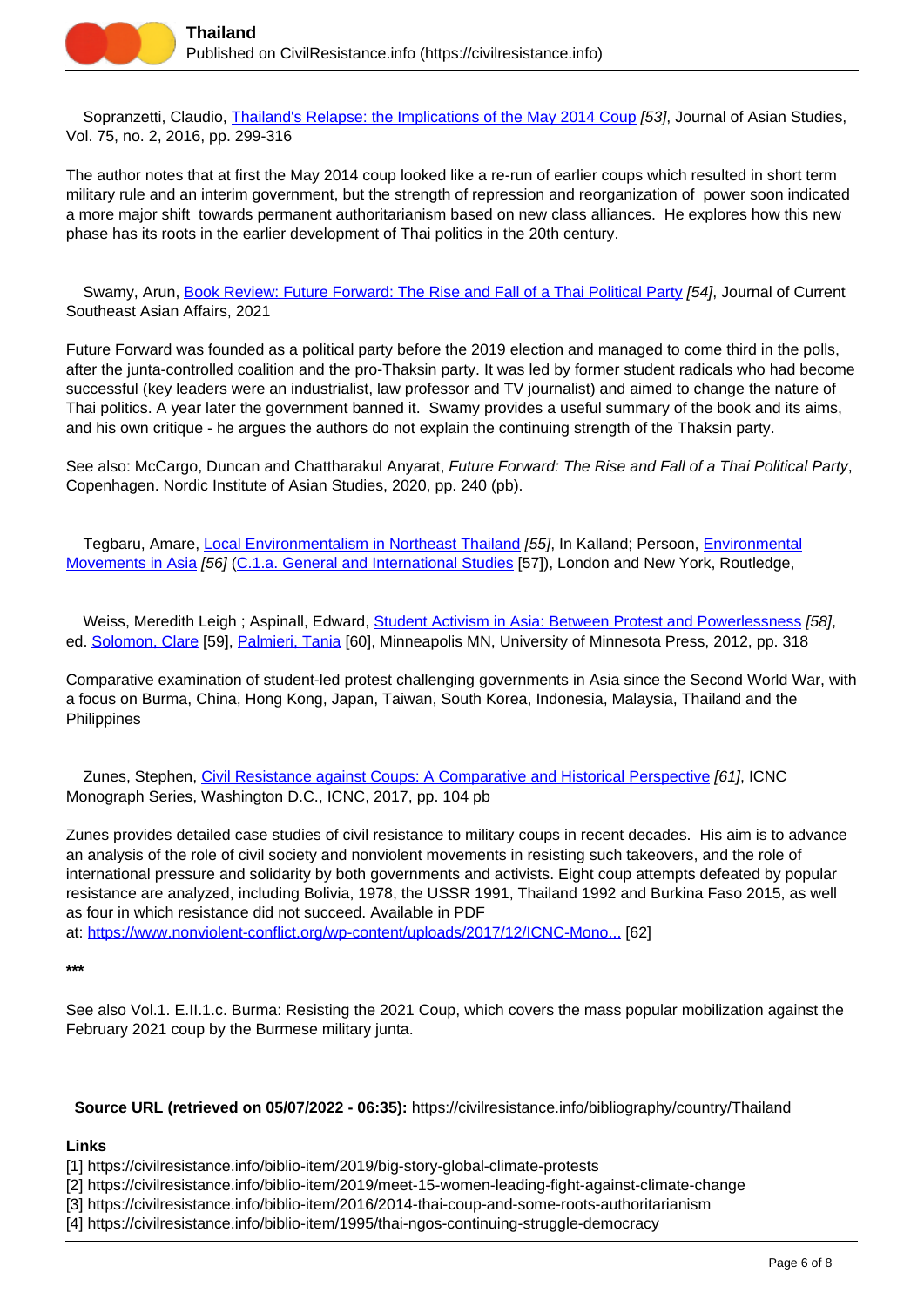

- [5] https://civilresistance.info/author/838
- [6] https://civilresistance.info/author/839
- [7] https://civilresistance.info/biblio-item/2020/students-lead-new-wave-democracy-protest-thailand
- [8] https://civilresistance.info/biblio-item/2017/political-feminism-and-womens-movement-thailand
- [9] https://civilresistance.info/biblio-item/1998/imagining-democracy-reading-events-may-thailand
- [10] https://civilresistance.info/biblio-item/1999/imagery-1992-nonviolent-uprising-thailand
- [11] https://civilresistance.info/biblio-item/1999/nonviolent-social-movements-geographical-perspective

[12] https://civilresistance.info/section/introduction-nonviolent-action/1-theory-methods-and-examples/1b-strategictheory-dynamics

[13] https://civilresistance.info/biblio-item/2010/book-review-divided-over-thaksin-thailands-coup-and-problematictransition

- [14] https://civilresistance.info/biblio-item/2015/king-and-country
- [15] https://civilresistance.info/biblio-item/2019/subjects-politics-between-democracy-and-dictatorship-thailand
- [16] https://civilresistance.info/biblio-item/2013/protest-camps
- [17] https://civilresistance.info/author/1158
- [18] https://civilresistance.info/author/1159

[19] https://civilresistance.info/biblio-item/contesting-thai-hyper-royalist-nationalist-imaginary-through-infrapoliticaleveryday

- [20] https://civilresistance.info/biblio-item/2009/bangkok-remembering-tak-bai-massacre
- [21] https://civilresistance.info/biblio-item/2017/anniversary-massacre-and-death-monarch
- [22] https://civilresistance.info/biblio-item/1997/political-change-thailand-democracy-and-participation
- [23] https://civilresistance.info/author/842
- [24] https://civilresistance.info/biblio-item/2008/book-king-and-2006-coup
- [25] https://civilresistance.info/biblio-item/1997/politics-environment-opposition-and-legitimacy
- [26] https://civilresistance.info/section/e-resisting-oppressive-dictatorial-military-or-authoritarian-rule/e-ii-asia-and-20
- [27] https://civilresistance.info/biblio-item/1997/non-governmental-development-organisations-empowerment-andenvironment
- [28] https://civilresistance.info/biblio-item/2006/toppling-thaksin
- [29] https://civilresistance.info/biblio-item/2021/white-ribbon-movement-high-school-students-2020-thai-youthprotests
- [30] https://civilresistance.info/biblio-item/2021/thailand-2020-politics-protests-and-pandemic
- [31] https://civilresistance.info/biblio-item/1997/weapons-urban-weak-democracy-and-resistance-eviction-bangkokslum-communities
- [32] https://civilresistance.info/biblio-item/1992/catalyst-change-uprising-may
- [33] https://civilresistance.info/author/843
- [34] https://civilresistance.info/biblio-item/1993/state-and-society-thailand-how-fragile-democracy
- [35] https://civilresistance.info/biblio-item/2020/thailands-bad-students-are-rising-democracy-and-change
- [36] https://amnesty.org/en/latest/news/2020/11/whats-happening-thailand-10-things
- [37] https://www.brookings.edu/nlog/order-from-chaos/2020/11/02/thailands-national-moment-protests-in-acontinuing-battle-over-nationalism/
- [38] https://civilresistance.info/biblio-item/2021/thai-youths-struggle-democracy-may-fizzle-political-contentioncontinues
- [39] https://civilresistance.info/biblio-item/2008/thailand-coup
- [40] https://civilresistance.info/biblio-item/1989/thailand
- [41] https://civilresistance.info/biblio-item/1989/student-political-activism-international-reference-handbook
- [42] https://civilresistance.info/biblio-item/2005/unarmed-insurrections-people-power-movements-nondemocracies
- [43] https://civilresistance.info/biblio-item/2008/insurrecciones-no-armadas
- [44] https://civilresistance.info/biblio-item/2008/people-power-and-alternative-politics
- [45] https://civilresistance.info/author/1284
- [46] https://civilresistance.info/author/1285
- [47] https://civilresistance.info/biblio-item/2008/politics-developing-world
- [48] https://civilresistance.info/biblio-item/2019/thailands-first-elections-its-2014-coup
- [49] https://thediplomat.com/2019/05/thai-final-election-results-leave-thailand-divided/

[50] https://civilresistance.info/biblio-item/2005/waging-nonviolent-struggle-20th-century-practice-and-21st-centurypotential

- [51] https://civilresistance.info/biblio-item/2021/hashtag-activism-social-media-and-freeyouth-protests-thailand
- [52] https://civilresistance.info/biblio-item/1998/loyalty-demands-dissent-autobiography-socially-engaged-buddhist
- [53] https://civilresistance.info/biblio-item/2016/thailands-relapse-implications-may-2014-coup
- [54] https://civilresistance.info/biblio-item/2021/book-review-future-forward-rise-and-fall-thai-political-party